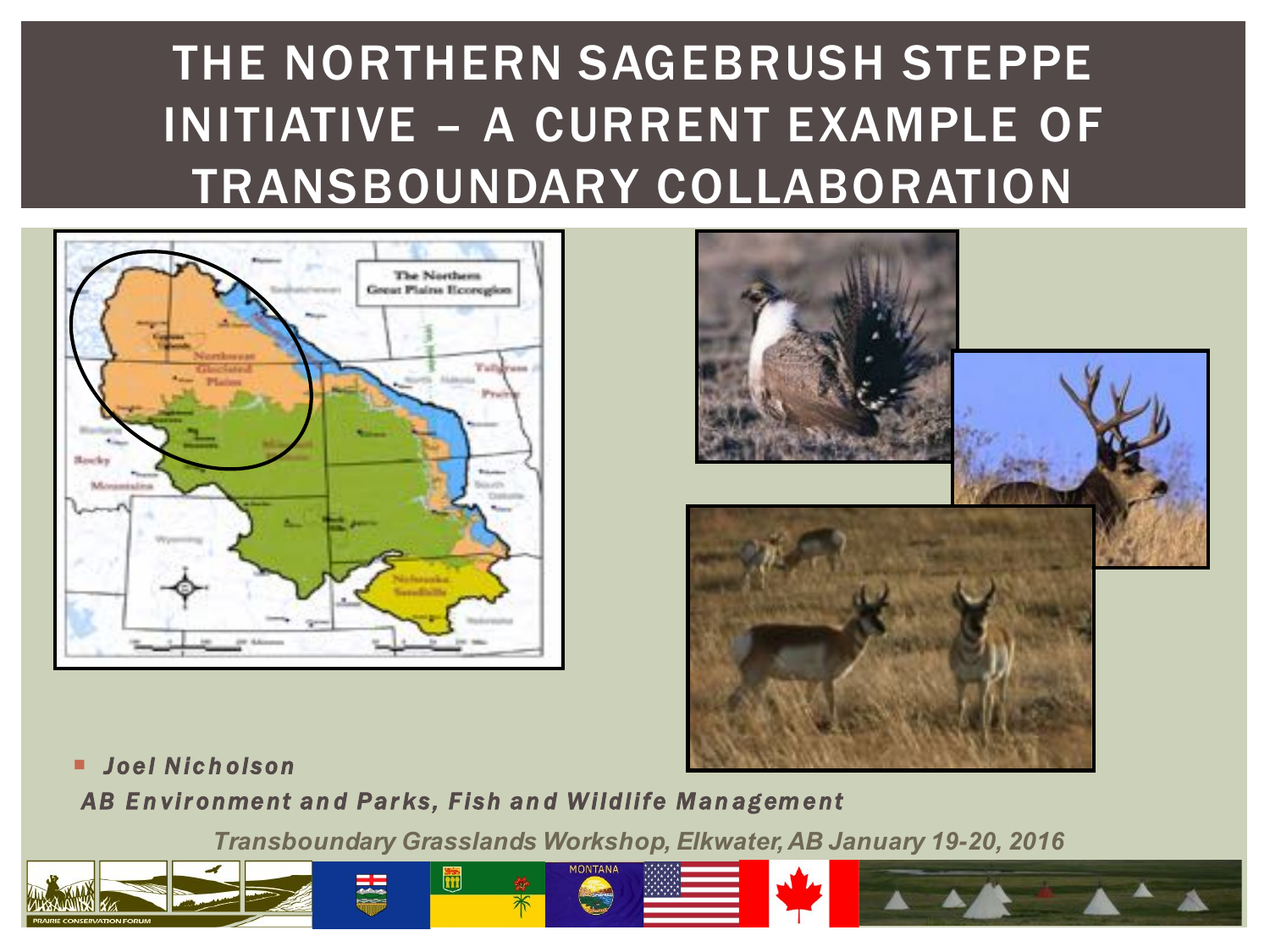### **TRANS-BOUNDARY WILDLIFE CONSERVATION AND MANAGEMENT**

- Collaboration across boundaries has historically been piecemeal with agency staff and NGO's .
- Beginning in 2006, Alberta, Saskatchewan and Montana Wildlife agencies have met annually to discus issues of common concern.

•Agencies sought and received endorsement from WAFWA when an MOU was developed and signed in 2007 and renewed in 2012.

•Provides for cooperative partnerships between AB, SK, and MT wildlife agencies focusing on pronghorn, mule deer, and sage-grouse conservation.

•Build awareness of common interests and issues in the Northern Sage Brush Steppe trans-boundary region.

•Develop collaborative work and research opportunities supporting conservation of sagebrush dependent species across geographic scales.



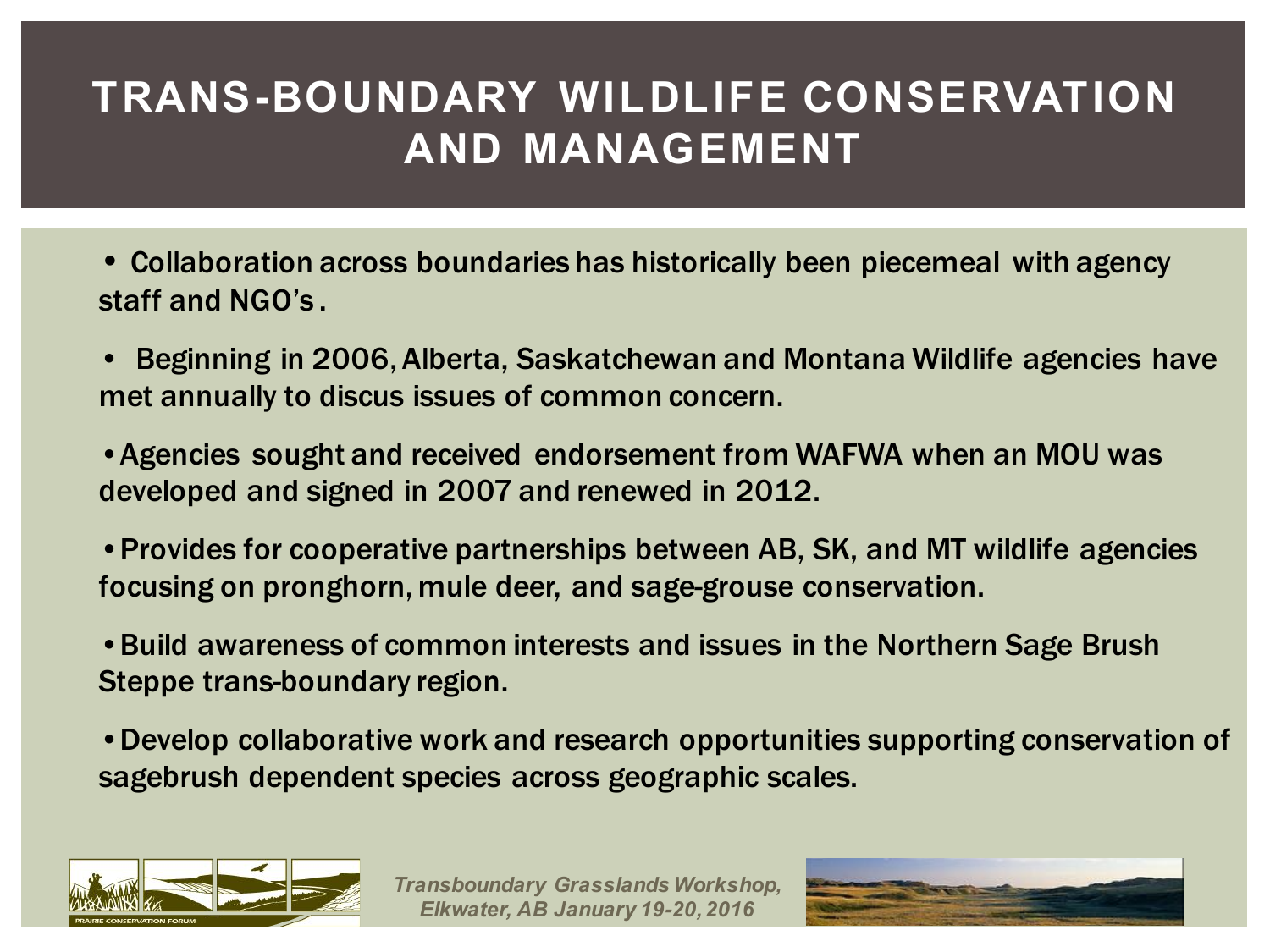## WHAT HAS WORKED WELL AND WHY?

- Formalized MOU has specific actions and has allowed staff to *attend regular meetings.*
- ¡ *Focal species of Pronghorn, Mule Deer, and Sage-grouse have allowed focused projects (e.g. pronghorn research in all jurisdictions, sage-grouse translocation).*
- ¡ *Great effor t has been undertaken to develop common thematic layers for GIS giving managers tools to consider broader landscape context (Data sharing agreements).*
- Professional relationships have developed over time that help *sustain the initiative and provide resources.*



*Transboundary Grasslands Workshop, Elkwater, AB January 19-20, 2016* 

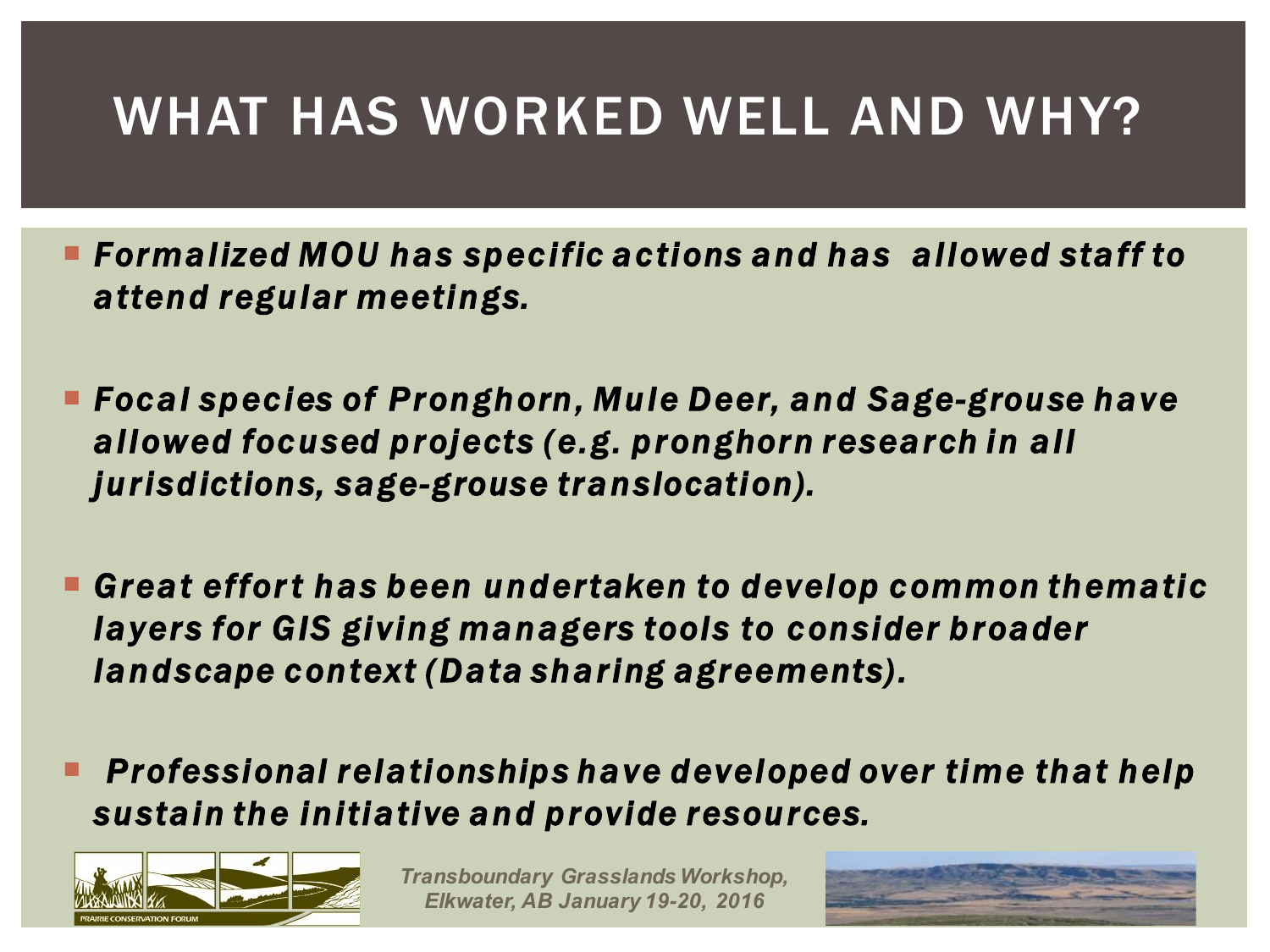## WHAT HASN'T WORKED SO WELL AND WHY?

- ¡ No program coordinator in place thus agency staff are solely responsible for coordination (added workload).
- ¡ Can be difficult to initiate and fund projects across borders.
- ¡ Must frequently remind management of importance of this work as regimes change.
- ¡ Very agency focused advantages and disadvantages to this approach.
- Intermittent engagement of other agencies and NGO's.